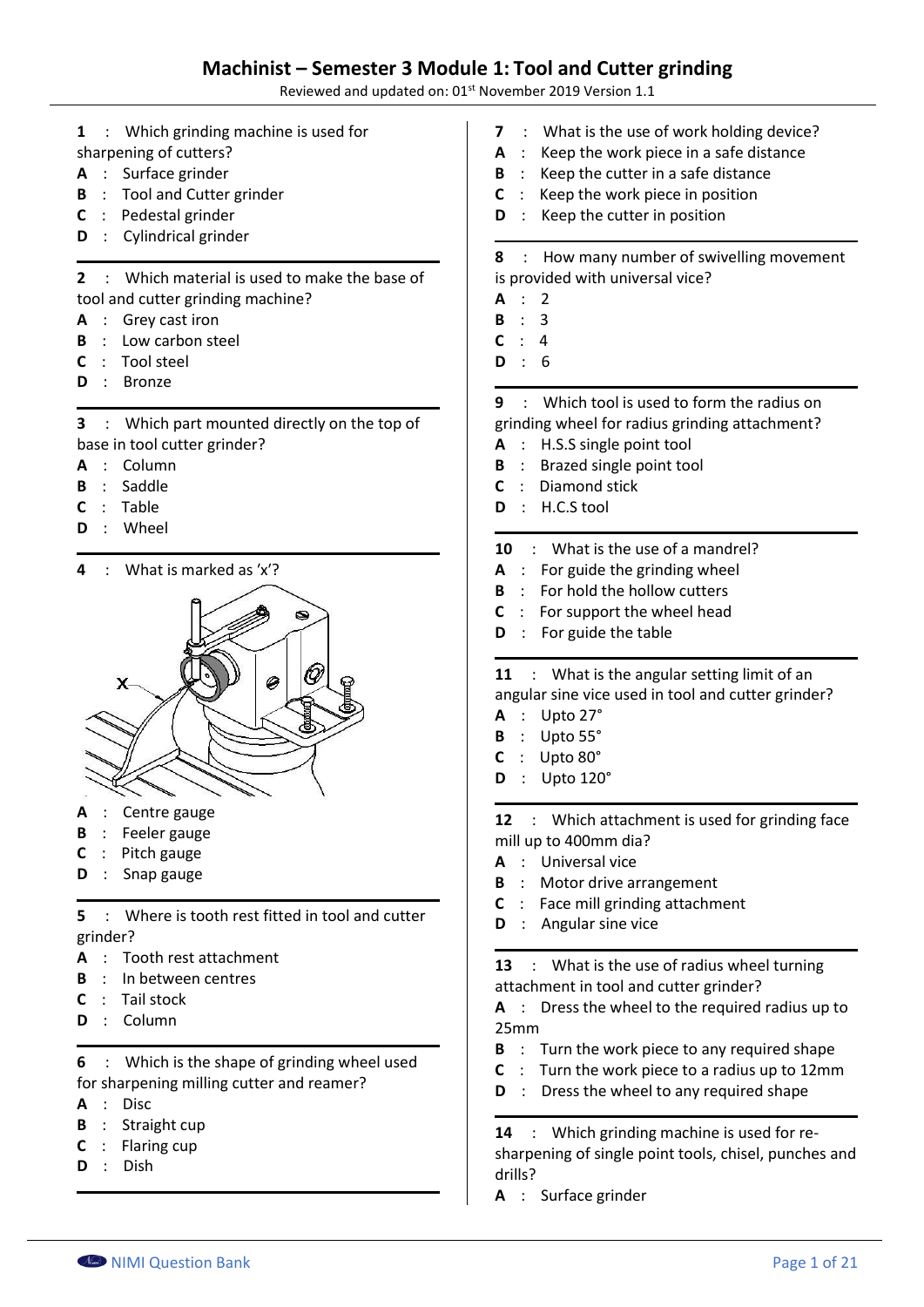### **Machinist – Semester 3 Module 1: Tool and Cutter grinding**

Reviewed and updated on: 01<sup>st</sup> November 2019 Version 1.1

- **B** : Single purpose tool cutter grinder
- **C** : Cylindrical grinder
- **D** : Universal tool and cutter grinder

**15** : What is the maximum swiveling angle of wheel head on a tool cutter grind machine?

- **A** : 360°
- **B** : 120°
- **C** : 90°
- **D** : 47°

**16** : Which part of the tool and cutter grinding machine on that wheel head is being mounted?

- **A** : Base
- **B** : Saddle
- **C** : Table
- **D** : Column

**17** : What is the remedy to remove the black and shining face of grinding wheel?

- **A** : Changing of wheel
- **B** : Truing of wheel
- **C** : Dressing of wheel
- **D** : Balancing of wheel

**18** : Why centre gauge is provided on tool and cutter grinding?

**A** : For centering the wheel spindle and cutter edges

- **B** : For align the table to the spindle axis
- **C** : For reduce the wheel speed
- **D** : For fast metal removal

**19** : Which part is used to support each individual tooth of cutter in correct position on tool and cutter grinder?

- **A** : Compound rest
- **B** : Steady rest
- **C** : Tool rest
- **D** : Tooth rest

**20** : What happened if tool little clearance is provided on milling cutter?

- **A** : Chattering produced
- **B** : No heat produced
- **C** : Good surface finish
- **D** : Bad surface finish

**21** : What is the recommended range of secondary clearance angle on milling cutter?

 $A : 1<sup>°</sup>$  to 3<sup>°</sup>

- $B : 4^\circ \text{ to } 7^\circ$
- $C : 8^{\circ}$  to 12°
- **D** : 15° to 25°

**22** : What is the recommended range of clearance angle for H.S.S cutter while milling cast iron?

- **A** : 28° to 37°
- **B** : 15° to 25°
- $C \cdot 4^\circ$  to  $7^\circ$
- $D : 1<sup>°</sup>$  to 5<sup>°</sup>

**23** : Which work holding device is used on tool and cutter grinder for grinding the periphery and bevelled edges on it?

- **A** : Face mill grinding attachment
- **B** : Taper turning attachment
- **C** : Slotting attachment
- **D** : Grinding attachment

**24** : Which attachment is designed for holding work to any desired compound angle?

- **A** : Universal vice
- **B** : Angular sine vice
- **C** : Positive indexing attachment
- **D** : Motor drive arrangement

**25** : Which grinding attachment is specially designed for enable the work up to a length of 750 mm?

- **A** : RH and LH extension tail stock
- **B** : Universal vice
- **C** : Positive indexing attachment
- **D** : Tap relieving sharpening attachment

**26** : Which attachment is designed for grinding the land of a tap?

- **A** : Radius wheel turning attachment
- **B** : Angular sine vice
- **C** : Tap relieving and Sharpening attachment
- **D** : Milling attachment

**27** : Which attachment is used for precision grinding of angular parts?

- **A** : Motor drive attachment
- **B** : Positive indexing attachment
- **C** : Universal vice
- **D** : Angular sine vice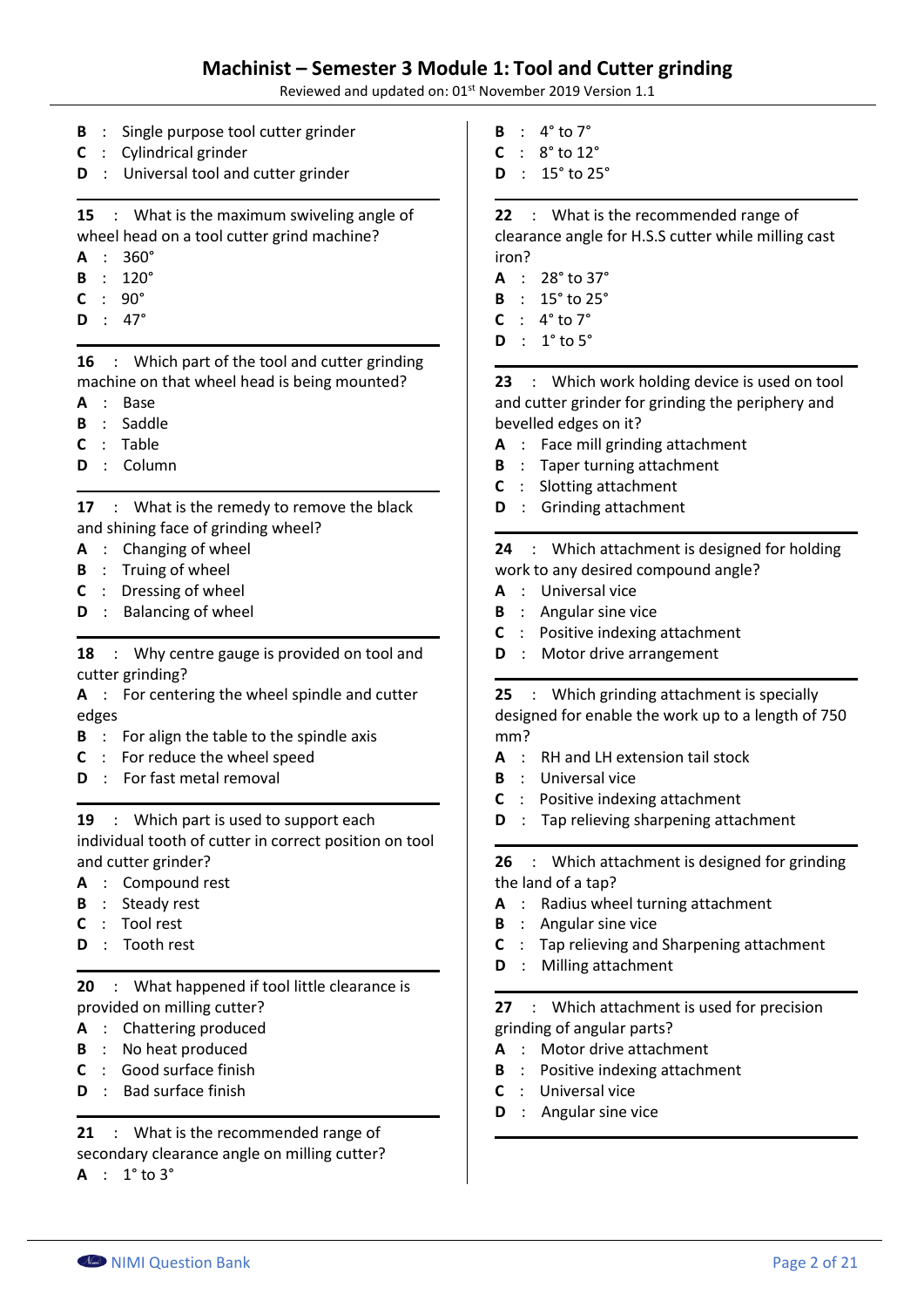Reviewed and updated on: 01<sup>st</sup> November 2019 Version 1.1

- **28** : Which letter used for represent for datum for indicating geometrical tolerance?
- **A** : G
- **B** : M
- **C** : B
- **D** : A
- **29** : What is the definition of "GD and T'?
- **A** : Geometrical Deviations and Tolerances
- **B** : Geometrical Dimensioning and Tolerances
- **C** : Geometrical Drawing and Techniques
- **D** : Geometrical Drawing and Tolerances
- **30** : What is the symbol used for to check the flatness?





- **31** : What is the accuracy of depth micrometer?
- **A** : 0.5 mm
- **B** : 0.001 mm
- **C** : 0.01 mm
- **D** : 0.05 mm

**32** : Which work holding device is used for profile milling of cam?

- **A** : Swivel base vice
- **B** : Circular table attachment
- **C** : Bolt and Nuts
- **D** : Fitting vice

**33** : What is the pitch of spindle screw in depth micrometer?

- **A** : 0.5 mm
- **B** : 0.001 mm
- **C** : 0.01 mm
- **D** : 0.05 mm

#### **34** : Which type of micrometer does not require zero error correction?

- **A** : Tube micrometer
- **B** : Ball micrometer
- **C** : Stick micrometer
- **D** : Digital micrometer

#### **35** : What is pitch of M12 tap?

- **A** : 1.50 mm
- **B** : 1.75 mm
- **C** : 1.25 mm
- **D** : 1.00 mm

### **36** : What is used to measure different holes accurately with bore dial gauge?

- **A** : Graduations on the dial
- **B** : Inter changeable measuring rods
- **C** : Sliding plunger
- **D** : Centering shoes
- **37** : What is the part marked as 'X'?



- 
- **C** : Plunger
- **D** : Centring shoes

**38** : Which type of milling machine is used for spot facing?

- **A** : Horizontal miling machine
- **B** : Vertical milling machine
- **C** : Pantograph milling machine
- **D** : Planetary milling machine
- **39** : What is the use of telescopic gauge?
- **A** : To measure depth of holes
- **B** : To measure slot depth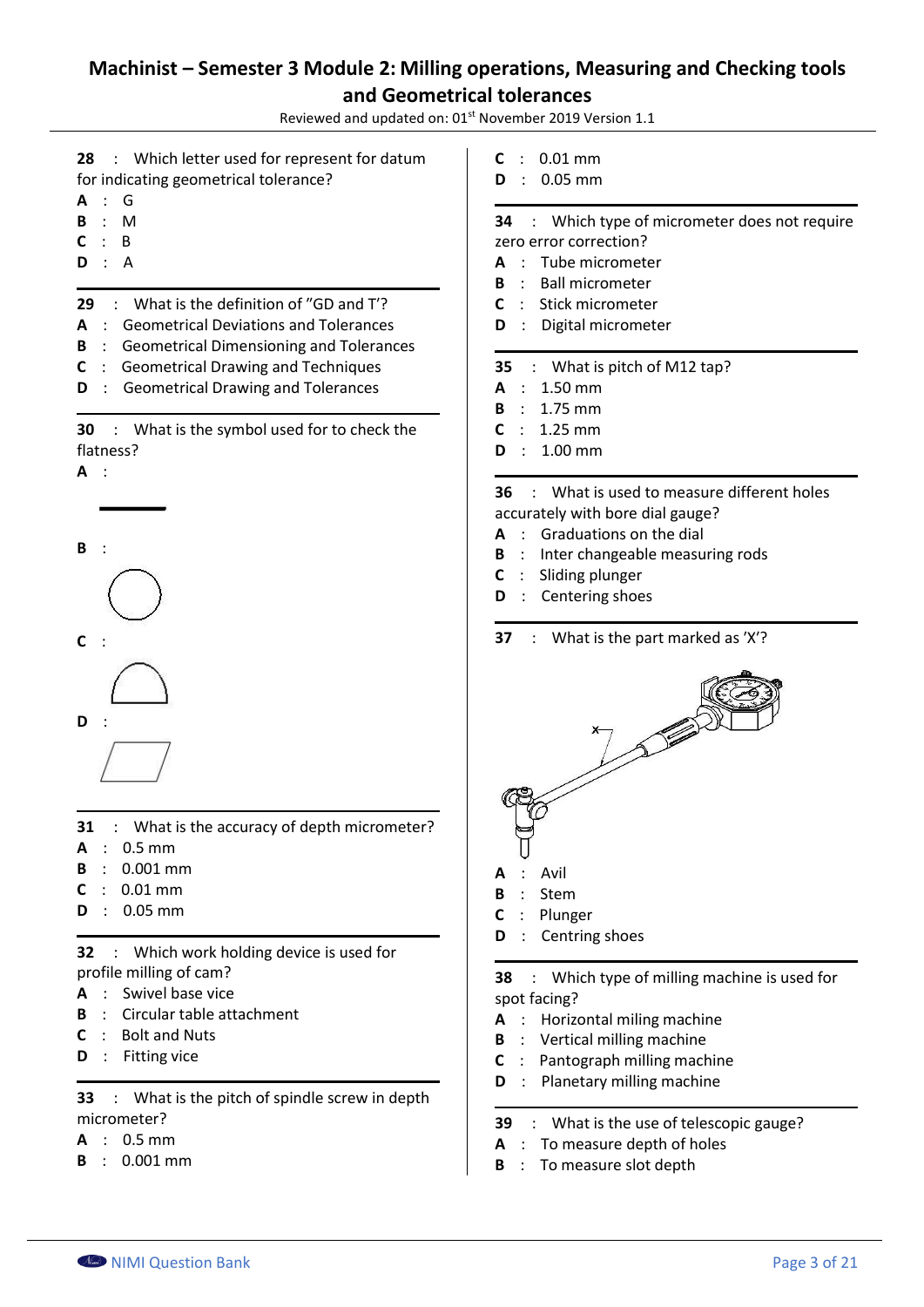Reviewed and updated on: 01st November 2019 Version 1.1

- **C** : To measure size of hole slots and recesses
- **D** : To measure counter bore depth
- **40** : What is the use of thread ring gauge?
- **A** : Check the internal thread
- **B** : Check the external thread
- **C** : Check the thread length
- **D** : Check the internal diameter





- $A : 27°8'9''$
- **B** :  $26°8'9''$
- $C : 27°8'5''$
- $D : 27°9'9''$
- **42** : What is the shape of angle gauge?
- **A** : Square
- **B** : Wedge
- **C** : Rectangle
- **D** : Cylinder
- **43** : What is the type of gauge?



- **A** : Ring gauge
- **B** : Double ended plug gauge
- **C** : Thread plug gauge
- **D** : Progrssive plug gauge

**44** : What is the type of gear?



- **B** : Spur gear
- **C** : Mitre gear
- **D** : Herring bone gear
- **45** : What is the unit of module in spur gear?
- **A** : Microns
- **B** : Centimeter
- **C** : Millimeter
- **D** : Meter





- **A** : Rack and Pinion
- **B** : Bevel and Mitre gear
- **C** : Worm and Worm gear
- **D** : Herring bone gear
- **47** : What is the height of tooth in spur gear?
- **A** : Addendum
- **B** : Deddendum
- **C** : 2 x Addendum
- **D** : Addendum + Deddendum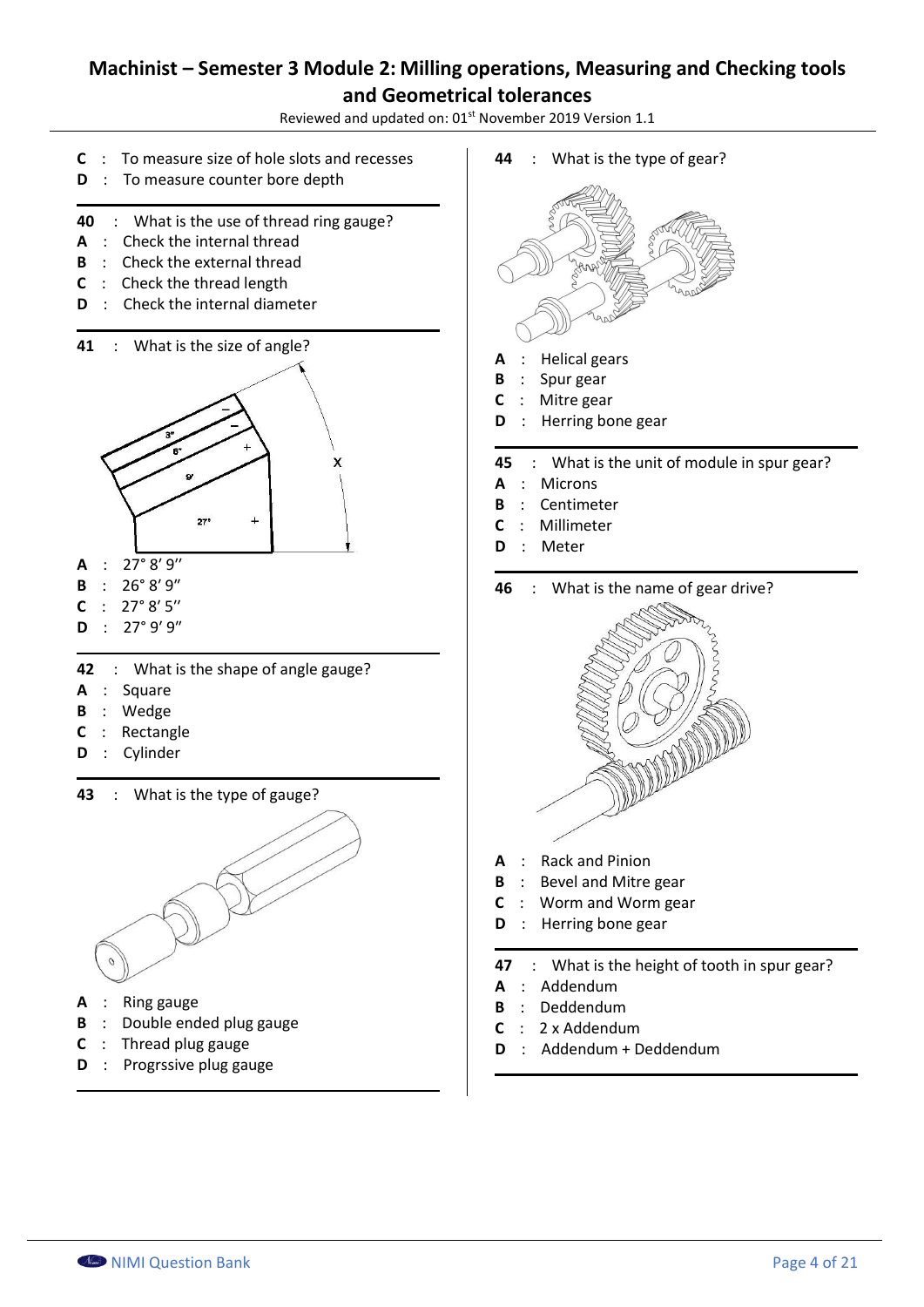Reviewed and updated on: 01<sup>st</sup> November 2019 Version 1.1





- **A** : Fillet
- **B** : Pitch circle
- **C** : Addendum circle
- **D** : Pitch radius

**49** : Which type of group the squarness comes under in geometrical tolerance?

- **A** : Location
- **B** : Form
- **C** : Datum line
- **D** : Attitude

**50** : How to identify and indicate the geometrical tolerance?

- **A** : Numbers
- **B** : Alphabets
- **C** : Decimals
- **D** : Symbols
- **51** : What is the use of depth micrometer?
- **A** : Check the width of slots
- **B** : Check the depth of blind holes
- **C** : Check the dia of holes
- **D** : Check the diameter of thin rods
- **52** : Which mechanism used to rotate the circular table?
- **A** : Rack and Pinion mechanism
- **B** : Bevel gear mechanism
- **C** : Pawl and Ratchet mechanism
- **D** : Worm and Worm wheel mechanism

### **53** : What is the uses of screw thread micrometer?

- **A** : Measure major diameter
- **B** : Measure pitch diameter
- **C** : Measure minor diameter
- **D** : Measure thickness of threads

**54** : Which type of micrometer designed to measurement of longer internal length?

- **A** : External micrometer
- **B** : Outside micrometer
- **C** : Inside micrometer
- **D** : Stick micrometer

#### **55** : How to set the zero before taking the measurement in micrometer?

- **A** : Use micrometer
- 
- **B** : Use vernier micrometer
- **C** : Setting rings and Slip gauge
- **D** : Angle gauges

**56** : How many sets available in telescopic gauge?

- **A** : 8
- **B** : 10
- **C** : 6
- **D** : 5

**57** : What are the sizes available in telescopic gauges as per mitutyo series 155?

- **A** : 12 mm to 130 mm
- **B** : 20 mm to 175 mm
- **C** : 5 mm to 120 mm
- **D** : 8 mm to 150 mm

**58** : What is the range of sizes in feeler gauges as per IS: 3179?

- **A** : 0.001 to 0.05 mm
- **B** : 0.01 to 0.3 mm
- **C** : 0.03 to 1.00 mm
- **D** : 0.02 to 0.75 mm

**59** : How much tolerance is maintained to make gauges comparing job tolerance?

- **A** : One Tenth
- **B** : One Fifth
- **C** : One Hundredth
- **D** : One Eight

**60** : How much depth cut is applied to finish cut in slot milling?

- **A** : 0.4 to 0.5 mm
- **B** : 0.6 to 0.8 mm
- **C** : 0.5 to 1.0 mm
- **D** : 0.5 to 0.75 mm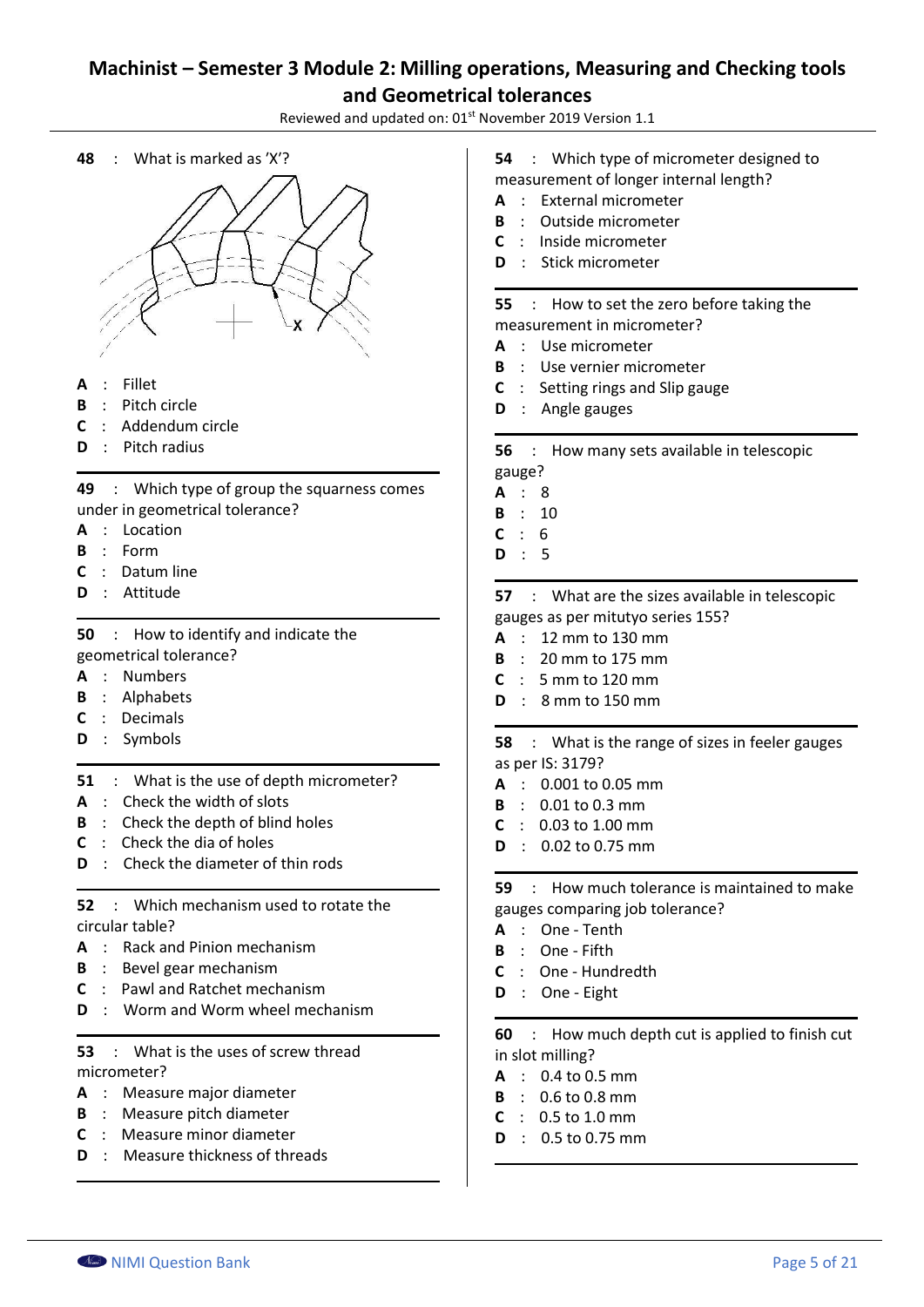Reviewed and updated on: 01<sup>st</sup> November 2019 Version 1.1

- **61** : How can you check the width of keyways?
- **A** : Depth micrometer
- **B** : Vernier caliper inner jaw
- **C** : Out side micrometer
- **D** : Bore dial gauge

**62** : What types of gear is are in automotive differential gear boxes?

- **A** : Worm and Worm gear
- **B** : Rack and Pinion gear
- **C** : Hypoid gear
- **D** : Angular gear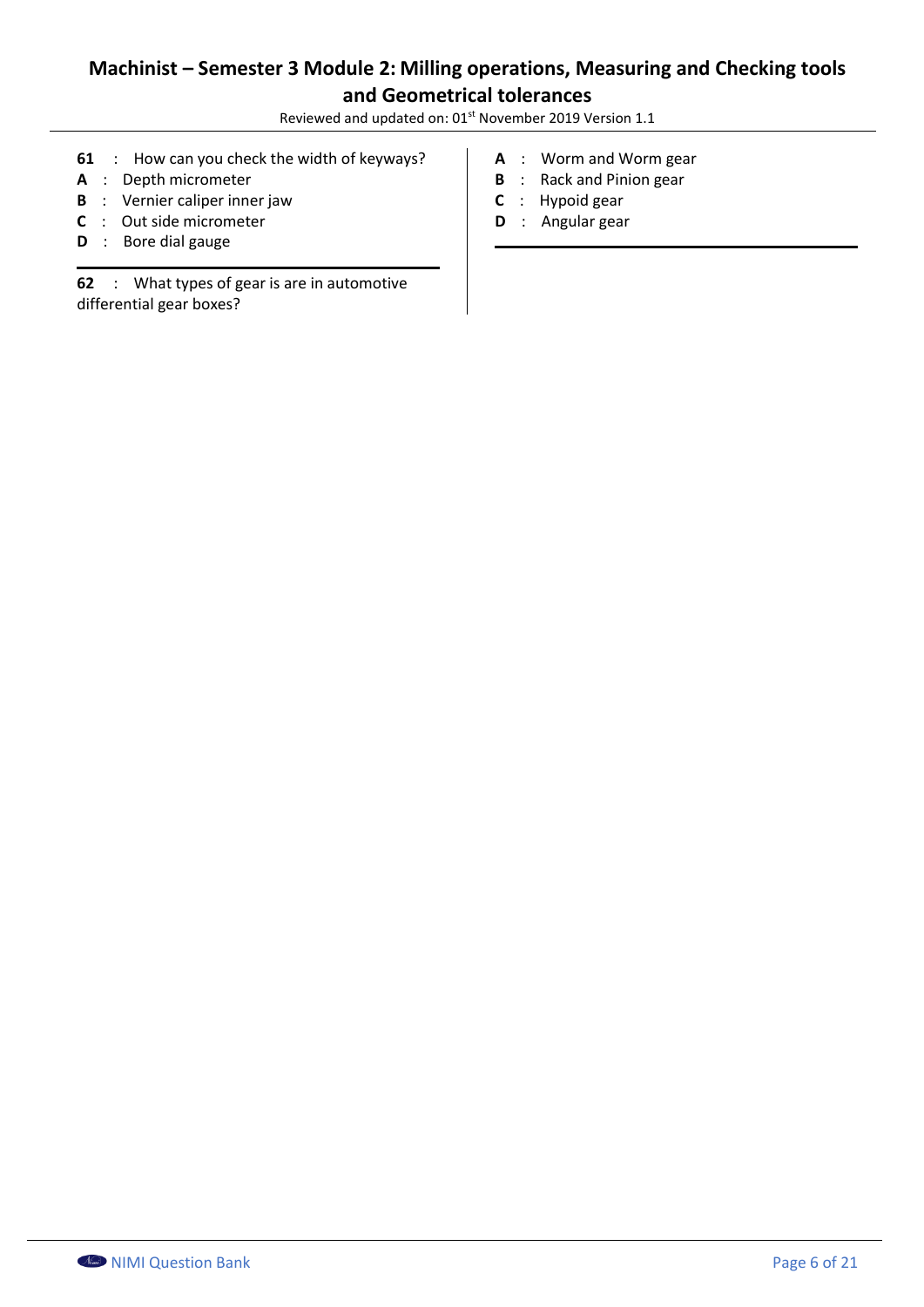## **Machinist – Semester 3 Module 3: Rack, Spur gear milling, Boring and Checking gear tooth**

Reviewed and updated on: 01<sup>st</sup> November 2019 Version 1.1

- **63** : Which mechanism is used to convert rotary motion into reciprocating motion?
- **A** : Worm and Worm gear
- **B** : Helical gear set
- **C** : Bevel gear and Hypoid gear
- **D** : Rack and Pinion
- **64** : How the pitch of a rack is specified?
- **A** : In addendum
- **B** : In depth
- **C** : In linear
- **D** : In module

**65** : Where is rack milling attachment fixed on a milling machine?

- **A** : Between the knee and Elevation screw
- **B** : Between the face of the column and Arbor support
- **C** : Between the saddle and Knee
- **D** : Between the column and Knee

**66** : Which part has the movable jaw of gear tooth vernier caliper?

- **A** : Vertical sliding head
- **B** : Horizontal sliding
- **C** : Fine adjustment head
- **D** : Vertical slide blade

**67** : Which instrument is very similar to the principle of a veriner caliper?

- **A** : Micrometer
- **B** : Bevel protractor
- **C** : Gear tooth vernier caliper
- **D** : Steel rule

**68** : What is the addendum of gear teeth?

**A** : Distance between outside circle to pitch circle

- **B** : Distance between outside circle to root circle
- **C** : Distance between pitch circle to root circle

**D** : Distance between outside to bottom point of gear

**69** : What is the least count of gear tooth vernier caliper?

- **A** : 0.1 mm
- **B** : 0.01 mm
- **C** : 0.2 mm
- **D** : 0.02 mm
- **70** : Which instrument is used to check the chordal addendum of a gear teeth?
- **A** : Screw gauge
- **B** : Vernier caliper
- **C** : Gear tooth vernier caliper
- **D** : Feelar gauge

**71** : What is the use of sector arm on dividing head?

- **A** : Lock the index crank in position
- **B** : Eliminate counting holes each time
- **C** : Fix the index plate on its correct location **D** : Avoid the back lash of worm and Worm wheel

### **72** : How many turns of index crank is required for one complete turn of index head spindle?

- **A** : 20
- **B** : 28
- **C** : 40
- **D** : 46

**73** : Where the index crank is fixed on index head?

- **A** : Sector arm
- **B** : Index plate
- **C** : Worm shaft
- **D** : Worm gear

**74** : What kind of material is used to produce a template?

- **A** : Good quality iron tube
- **B** : Good quality round rod
- **C** : Good quality copper sheet
- **D** : Good quality steel sheet
- **75** : What is the use of template?
- **A** : Checking the contour of component
- **B** : Checking the length of component
- **C** : Checking the weight of component
- **D** : Checking the width of component
- **76** : What is the use of radius gauge?
- **A** : For check internal and external radius of job
- **B** : For check the gap between two sliding surfaces
- **C** : For identify the accuracy of joining parts
- **D** : For measure the diameter of jobs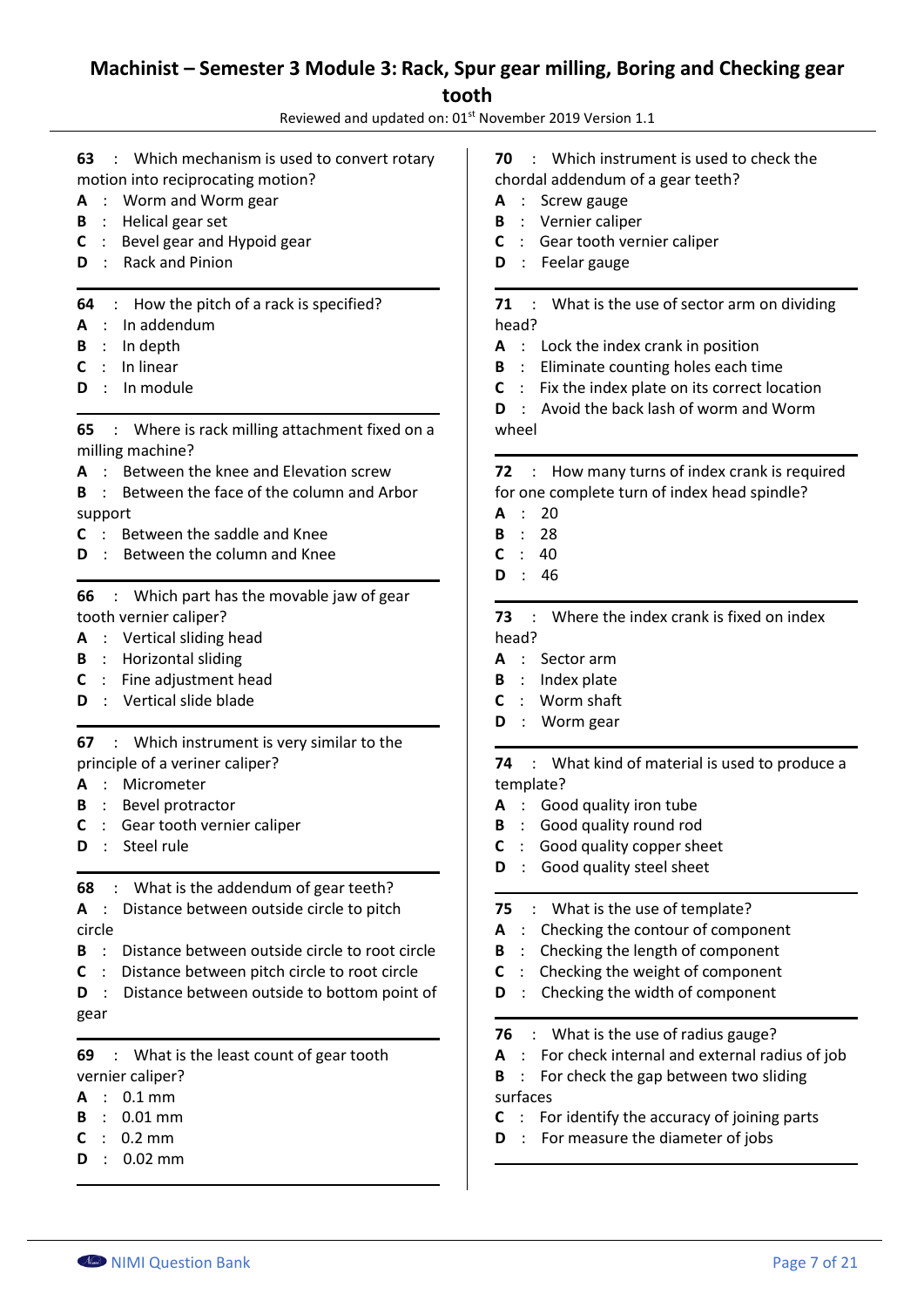# **Machinist – Semester 3 Module 3: Rack, Spur gear milling, Boring and Checking gear tooth**

Reviewed and updated on: 01<sup>st</sup> November 2019 Version 1.1

**77** : How a vertical milling machine can be identified?

- **A** : According to the axis of table movement
- **B** : According to the axis of knee movement
- **C** : According to the axis of spindle rotation
- **D** : According to the posistion of column

#### **78** : Which type of machine is used to produce a T-slot in machine tools table?

- **A** : Lathe
- **B** : Horizontal milling
- **C** : Verical milling
- **D** : Drilling machine

**79** : Which part of vertical milling that can be used for lift the knee?

- **A** : Vertical head
- **B** : Table lead screw
- **C** : Elevating screw
- **D** : Front brace

**80** : Which machine used for boring, key way cutting and profile milling can be done?

- **A** : Lathe machine
- **B** : Shaping machine
- **C** : Verical milling machine
- **D** : Horizontal milling machine

**81** : How angular boring is done using a vertical milling machine?

- **A** : Swivelling the machine vice
- **B** : Swivelling the table
- **C** : Swivelling the spindle head
- **D** : Swivelling the column

**82** : What type of cutter holding device is generally used on vertical miling machine?

- **A** : Collet chuck
- **B** : Long arbor
- **C** : Clapper block
- **D** : Taper sleeve

**83** : Which type of machine is generally used for wood ruff key way cutting?

- **A** : Shaper
- **B** : Slotter
- **C** : Vertical milling
- **D** : Horizontal milling

**84** : Which machine is provided with the over arm support for reduce chattering?

- **A** : Vertical milling machine
- **B** : Shaping machine
- **C** : Horizontal mlling machine
- **D** : Slotting machine

**85** : Which formula is used to find out the linear pitch of a rack?

- **A** : (A-Z)40
- **B** : π m
- $C : 40/z$
- **D** : π m/2

**86** : How length of rack is calculated?

- **A** : Linear pitch x Number of teeth
- **B** : Module x Number of teeth
- **C** : 2.25 x module
- **D** : π x Module

**87** : Which formula is used to calculate chrodal addendum of a gear tooth?

- **A** : π m
- **B** : mZ
- **C** :  $mZ \sin (90/z)$
- $D : (Z + 2) M$

**88** : Which part of a gear tooth vernier caliper is used to set the addendum height?

- **A** : Vertical slide with blade
- **B** : Horizontal slide with movable jaw
- **C** : Verical slide and fixed jaw
- **D** : Graduated vertical beam and fixed jaw

**89** : How to find the out side diameter of a spur gear having number of teeth is ʹZʹ and module ʹmʹ?

- $A : OD = Z/m$
- **B** :  $OD = (Z-2)/m$
- **C** :  $OD = (Z 2)m$
- **D** :  $OD = (Z + 2)m$

**90** : What formula is applied for calculate the pitch diameter of a spur gear tooth?

- **A** : Z x m
- **B** :  $(Z + 2)$  m
- $C : Z \times m/2$
- **D** : 7/6 x m

**91** : How many hole circle is suitable for indexing 48 division in index plate?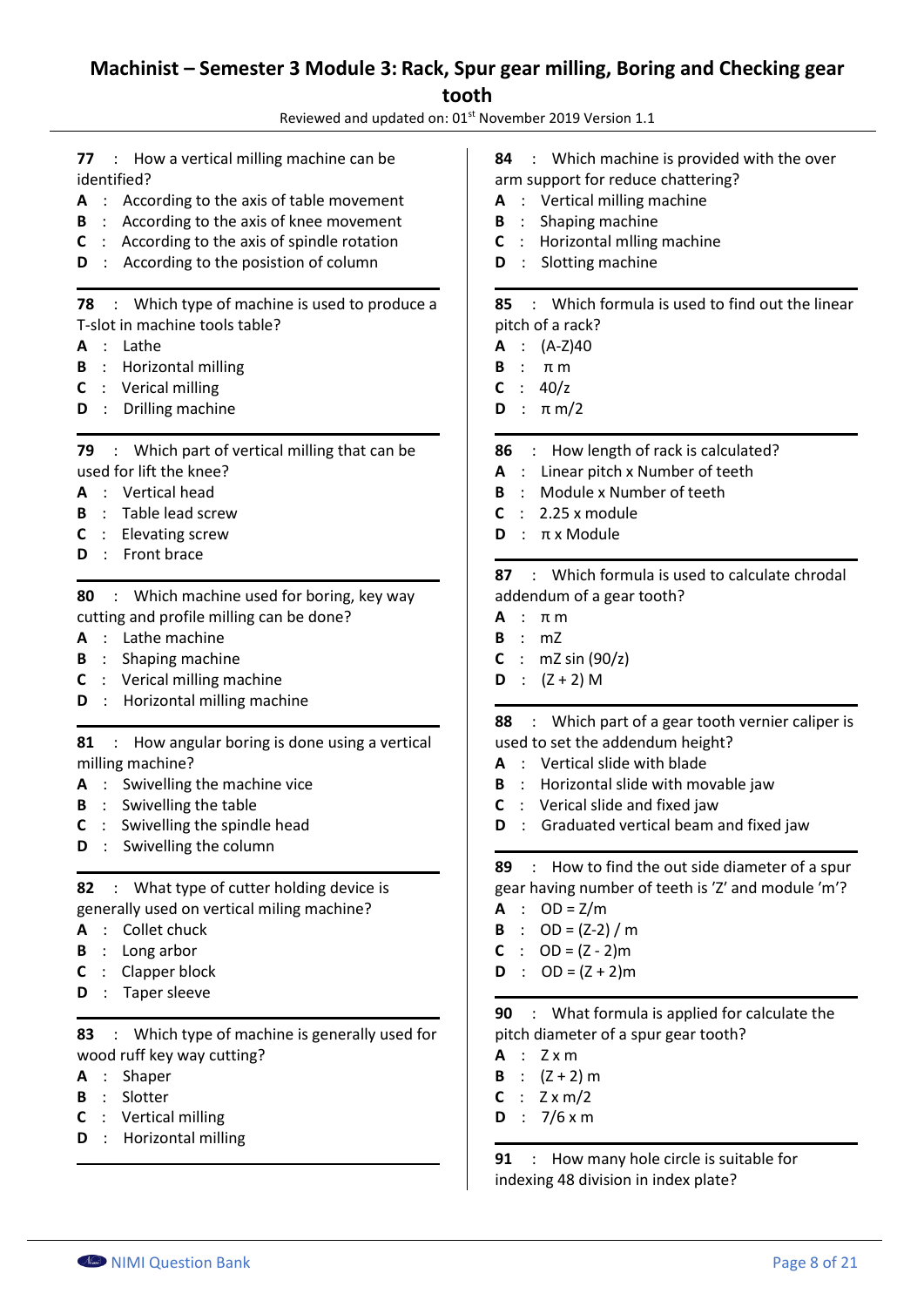## **Machinist – Semester 3 Module 3: Rack, Spur gear milling, Boring and Checking gear tooth**

Reviewed and updated on: 01<sup>st</sup> November 2019 Version 1.1

- **A** : 18
- **B** : 20
- **C** : 23
- **D** : 29

**92** : Which formula is used to find the gear ratio for differential indexing?

- **A** : ( N x 40) x A
- **B** : (A-N) x 40/A
- **C** : 2A x 40/A
- **D** : (A N) x 40A

**93** : How any degree is possible to swive on the vertical head of a vertical milling?

- **A** : 15°
- **B** : 25°
- **C** : 35°
- **D** : 45°

**94** : Which feed is given while sliding the column in vertical milling?

- **A** : Circular feed
- **B** : Cross feed
- **C** : Longitudinal feed
- **D** : Vertical feed

**95** : Which machine the spindle can be moved up an down?

**A** : Vertical milling machine

- **B** : Horizontal milling machine
- **C** : Lathe machine
- **D** : Shaping machine

**96** : Why micro cartridges are used on boring bar in vertical milling machine?

- **A** : Final adjustment of tool
- **B** : Useful for fast roughing of bore
- **C** : Useful for large hole drilling
- **D** : Useful for step boring easily

**97** : Why the over arm is provided on horizontal milling machine?

- **A** : It reduce the vibration of table while milling
- **B** : It support the other end of arbor
- **C** : It guide the top end of elevating screw
- **D** : It support the knee

**98** : Which type of cutter holding device is generally used on horizontal milling machine?

- **A** : Long arbor
- **B** : Collet chuck
- **C** : Drill chuck
- **D** : Three jaw chuck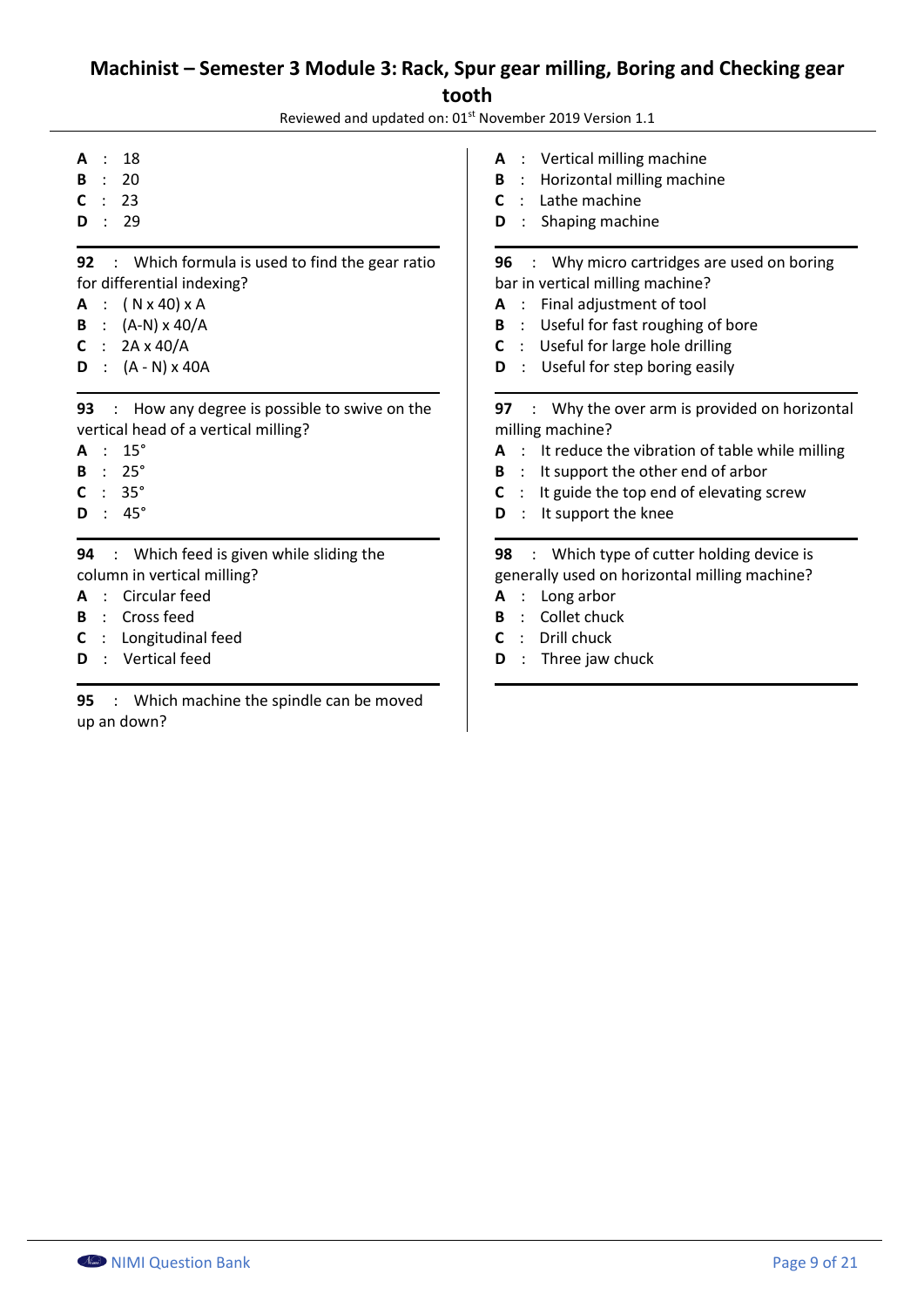### **Machinist – Semester 3 Module 4: Helical gear, Flutes milling and Reamers and Twist drills**

Reviewed and updated on: 01<sup>st</sup> November 2019 Version 1.1

- **99** : How many elements must be known in cut a helix or a spiral?
- **A** : 2
- **B** : 1
- **C** : 5
- **D** : 6

**100** : What is the line generated by the progress and rotation of a point around a cylinder?

- **A** : Sprial
- **B** : Helix
- **C** : Bevel
- **D** : Taper

101 : What is the maximum helix angle determined in helical gear?

- **A** : Obtue angle
- **B** : Acute angle
- **C** : Right angle
- **D** : Reflex angle

**102** : Which trigonometric ratio is determined the helix anfge for helical gear?

- $A : Tan \theta$
- **B** : Sin  $\theta$
- $C : \text{Cosec } \theta$
- $D : \text{Cos } \theta$

**103** : What is the name of cutter?



- **A** : Side and Face milling cutter
- **B** : End mill cutter
- **C** : Slab milling cutter
- **D** : Shell and Mill cutter



- **A** : Horizontal beam
- **B** : Vertical beam
- **C** : Horizontal sliding head
- **D** : Vertical sliding head

**105** : Which type of indexing is used to cut the helical gear?

- **A** : Direct indexing
- **B** : Differential indexing
- **C** : Angular indexing
- **D** : Simple indexing

**106** : What formula is used to determine the selection of cutter number for helical gear? **A** :

$$
Cutter Number = \frac{N}{(\cos \alpha)^2}
$$

**B** :

$$
Cutter Number = \frac{(\cos \alpha)^2}{N}
$$

**C** :

$$
Cutter Number = \frac{N}{(Sin \alpha)^3}
$$

**D** :

Cutter Number =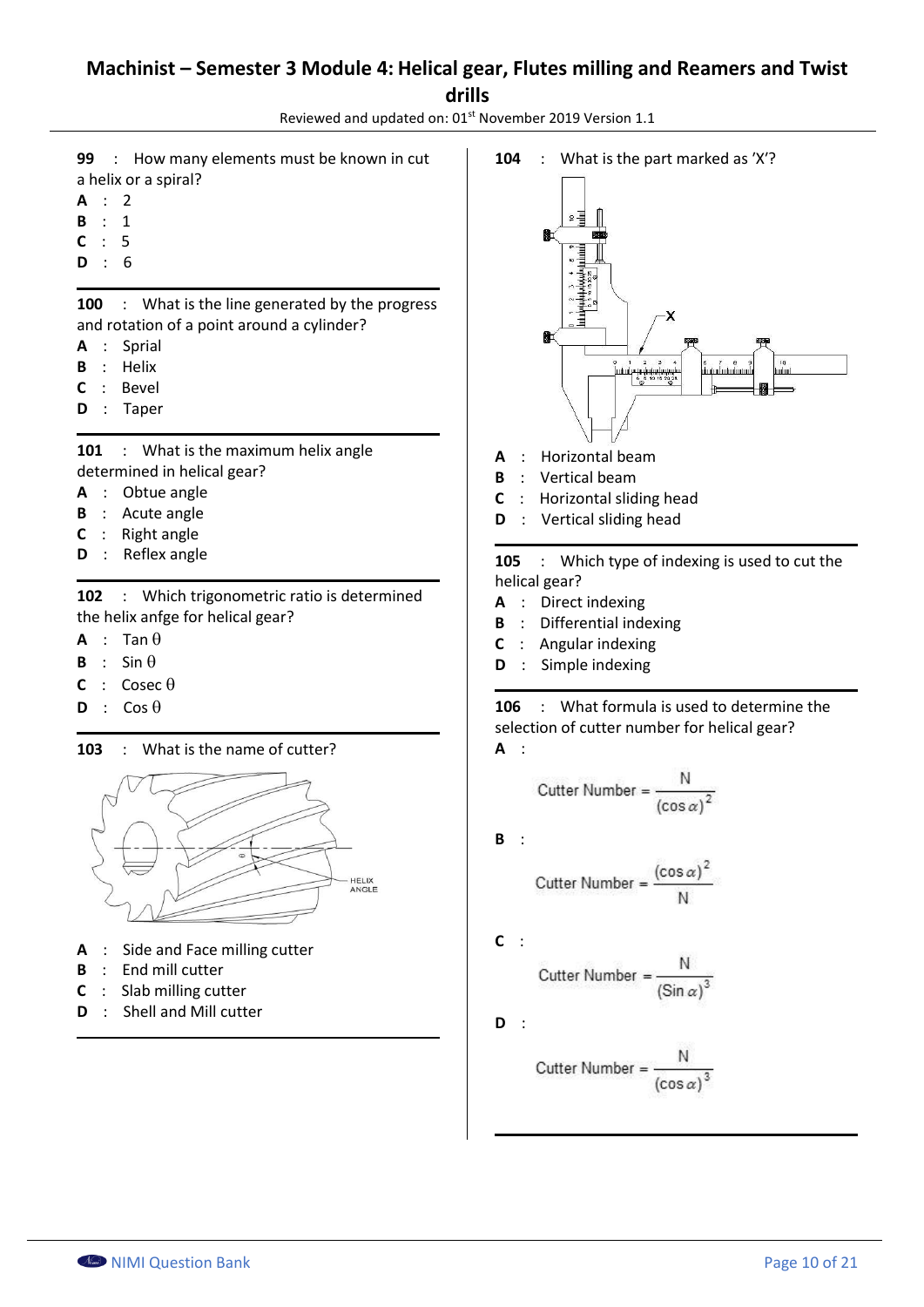### **Machinist – Semester 3 Module 4: Helical gear, Flutes milling and Reamers and Twist drills**

Reviewed and updated on: 01<sup>st</sup> November 2019 Version 1.1

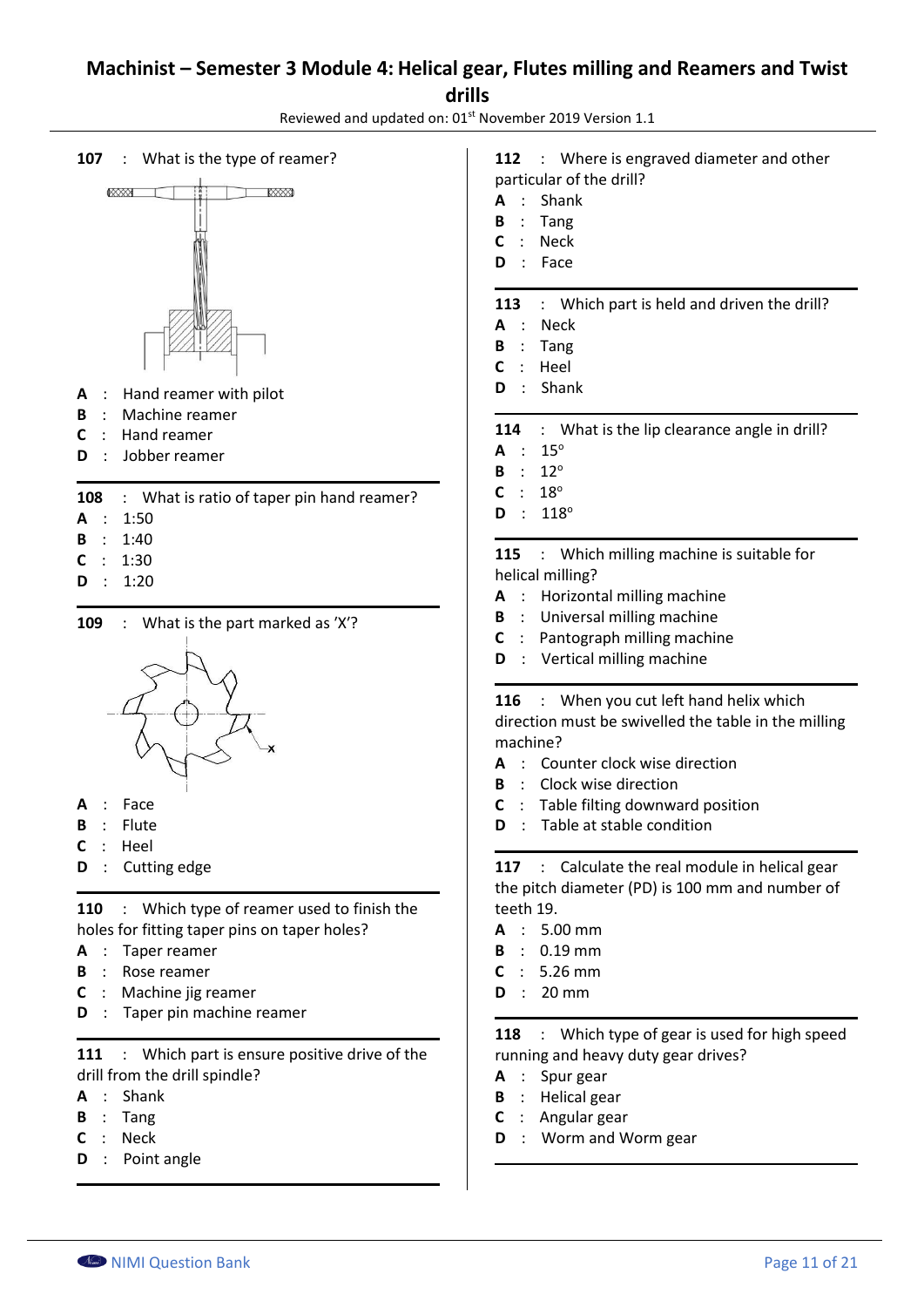# **Machinist – Semester 3 Module 4: Helical gear, Flutes milling and Reamers and Twist drills**

Reviewed and updated on: 01<sup>st</sup> November 2019 Version 1.1

119 : Why reamers have uneven spacing of teeth?

- **A** : To be maintain the hole diameter
- **B** : To be cut excessive material
- **C** : To be cut less material
- **D** : To reduce chattering

**120** : What is the name of the reamer used with several sizes of reamers in with one shank?

- **A** : Adjustable machine reamer
- **B** : Reamers with floating holders
- **C** : Shell reamer
- **D** : Chucking reamer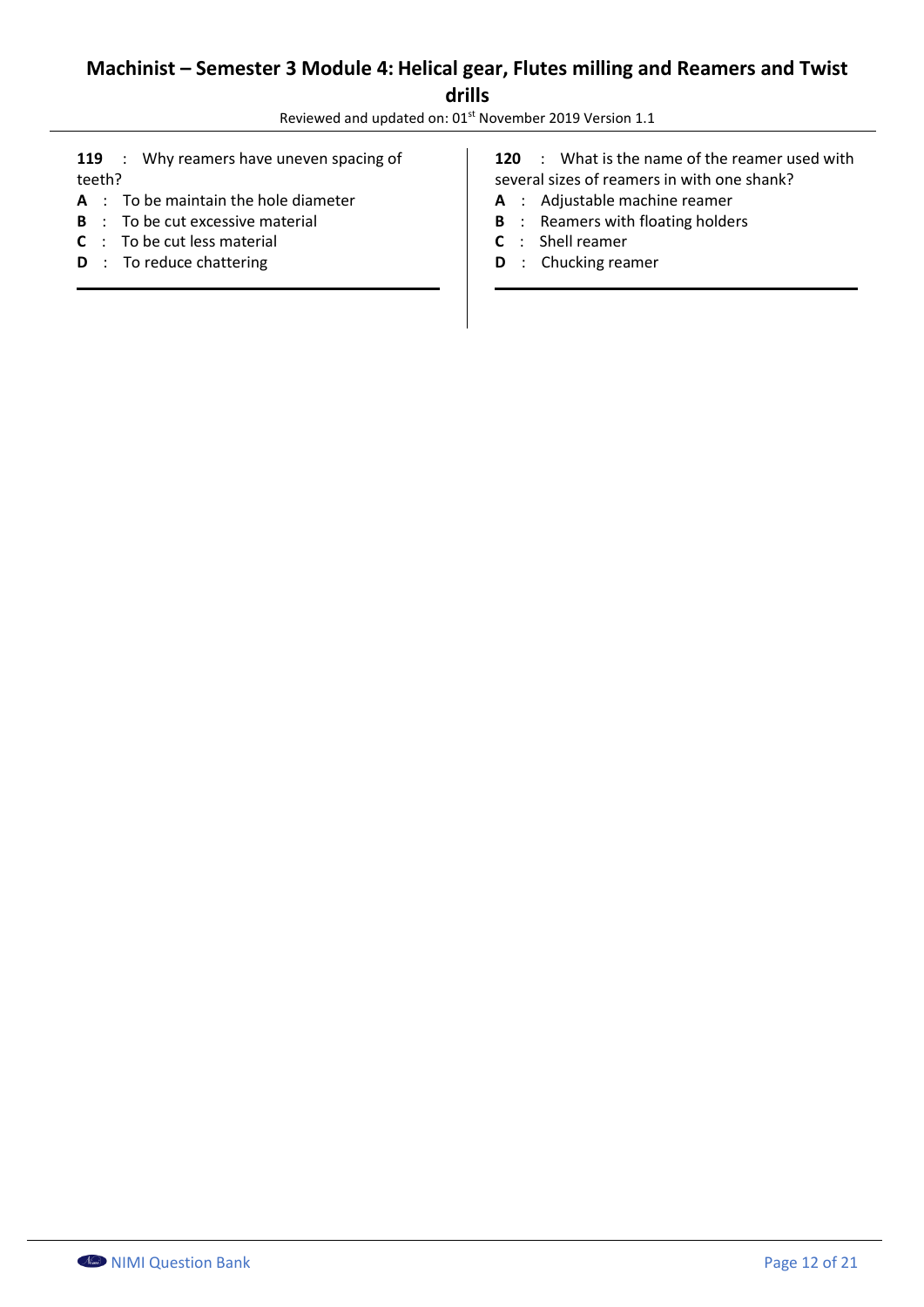Reviewed and updated on: 01<sup>st</sup> November 2019 Version 1.1

**121** : Which is the law related to the given figure?



- **A** : Ohmʹs law
- **B** : Krichhoff's law
- **C** : Faradayʹs law
- **D** : Lenzʹs Law

**122** : What is the electrical property of an electrical circuit to oppose any change in the magnitude of current flow?

- **A** : Conductivity
- **B** : Inductance
- **C** : Insulation
- **D** : Capacitance

**123** : Which machine converts electric energy into mechanical rotary motion?

- **A** : Motor
- **B** : Generator
- **C** : Transformer
- **D** : Solenoid

**124** : Which component rotates in an electric generator?

- **A** : Field pole
- **B** : Brushes
- **C** : Frame
- **D** : Armature

**125** : Which equipment converts mechanical energy to electrical energy?

- **A** : D.C. motor
- **B** : Generator
- **C** : Transformer
- **D** : A.C. motor

**126** : What is the general electrical symbol?



- **A** : Switch
- **B** : Resistor
- **C** : Fuse
- **D** : Capacitor

|            |  | 127 : Which accessary acts as switch and fuse?     |  |
|------------|--|----------------------------------------------------|--|
| A          |  | : Isolater                                         |  |
|            |  | B : MCB                                            |  |
|            |  | $C :$ Fuse                                         |  |
|            |  | D : Switch                                         |  |
|            |  | 128 : What is the purpose of LVDT?                 |  |
|            |  | <b>A</b> : Measure current                         |  |
|            |  | <b>B</b> : Measure temperature                     |  |
|            |  | <b>C</b> : Measure voltage                         |  |
|            |  | <b>D</b> : Measure displacement                    |  |
|            |  | 129 : What is relation or I, V, R according to the |  |
| Ohm's Law? |  |                                                    |  |
|            |  | $A : I = V/R$                                      |  |
|            |  | <b>B</b> : $I = R/V$                               |  |
|            |  | $C : I = I/VR$                                     |  |

 $D : I = RV/I$ 

**130** : What is the name of the device used to provide inductance in a circuit?

- **A** : Volt meter
- **B** : Ammeter
- **C** : Inductors
- **D** : Solenoid

**131** : Which electrical device detect the fault indication automatically?

- **A** : Relay
- **B** : Thermostat
- **C** : Intermediate switch
- **D** : Limit switch
- **132** : What is the name of device?



- **A** : MCB
- **B** : ELCB
- **C** : Relay
- **D** : Thermostat

**133** : What is the expansion of LVDT in sensor?

**A** : Linear Variable Differential Transformers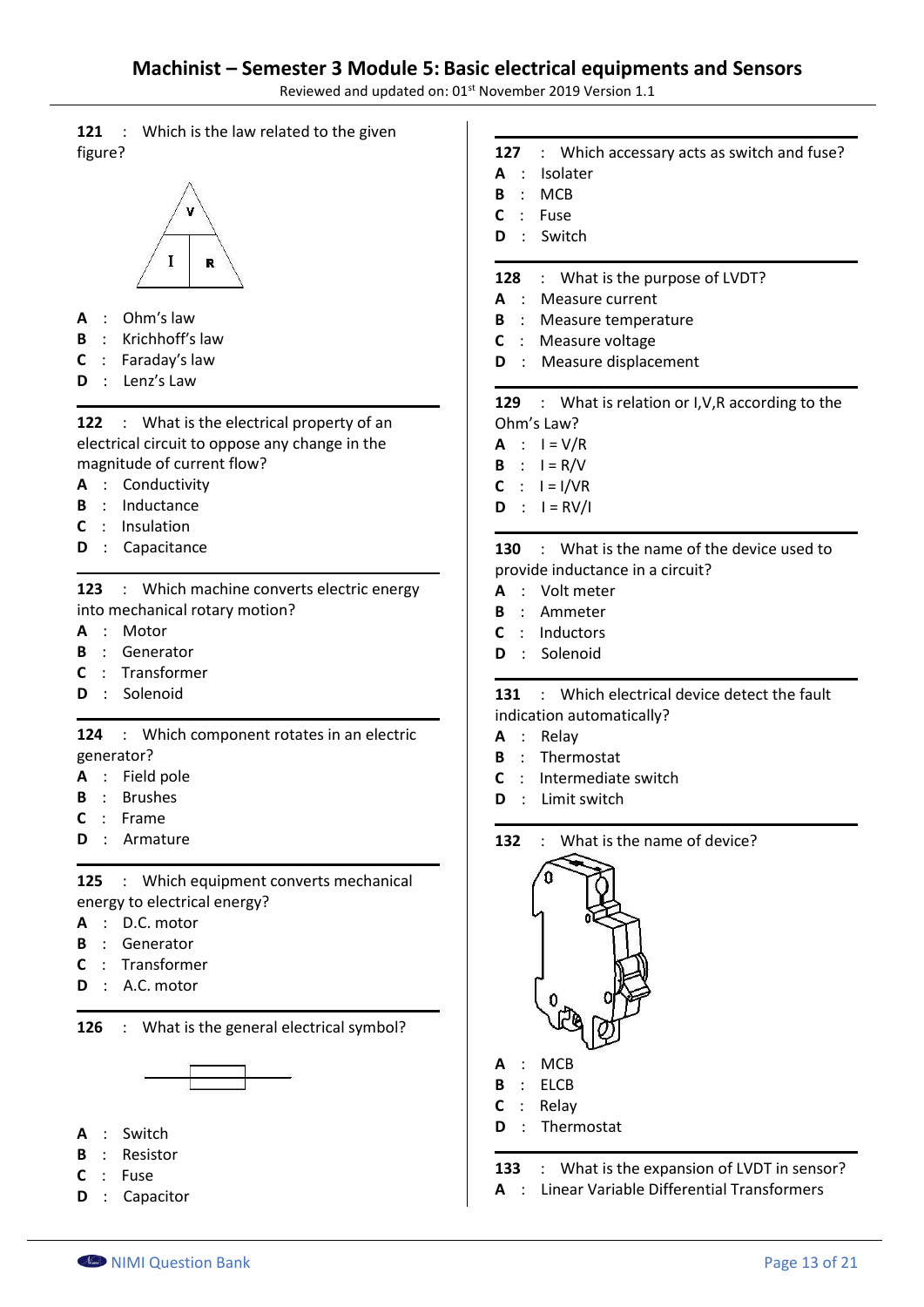Reviewed and updated on: 01<sup>st</sup> November 2019 Version 1.1

- **B** : Linear Various Differential Transformer
- **C** : Linear Variedly Differential Transformer
- **D** : Low Variable Differential Transformers

### **134** : What is the name of the electro

mechanical device having insulated wire wound over a solid iron core?

- **A** : Motor
- **B** : Solenoid
- **C** : Transformer
- **D** : Inductor

**135** : Which rule determines the direction of motion of the conductor in D.C. motor?

- **A** : Flemingʹs right hand rule
- **B** : Fleming's left hand rule
- **C** : Marewells right hand grip rule
- **D** : Cork's screw rule

**136** : Which law states the working principle of the generator?

- **A** : Lenzʹs law
- **B** : Ohmʹs law
- **C** : Faradayʹs law of electro magnetic induction
- **D** : Kirchhoff's law

**137** : What is the component have the same physical dimensions of MCBs but cannot be used for automatic tripping?

- **A** : Fuse
- **B** : Isolator
- **C** : Starter
- **D** : Relay

**138** : Which is the technology used by photo electric sensors for sensing the target?

- **A** : Inductive
- **B** : Capactive
- **C** : Photo electric
- **D** : Ultra sonic

**139** : Which is the quantity being measured by the strain gauge?

- **A** : Vibration
- **B** : Temperature
- **C** : Pressure
- **D** : Sound

**140** : What is the name of the device used for protecting a circuit against excess current?

- **A** : Fuse
- **B** : Switch
- **C** : Alarm
- **D** : Resistor

#### **141** : What is the letter symbol for inductance?

- **A** : L
- **B** : I
- **C** : F
- **D** : P

**142** : What is the sensing range of photo electric proximity sensor?

- **A** : 4mm 40mm
- **B** : 3mm 60mm
- **C** : 1mm 60mm
- **D** : 3mm 30mm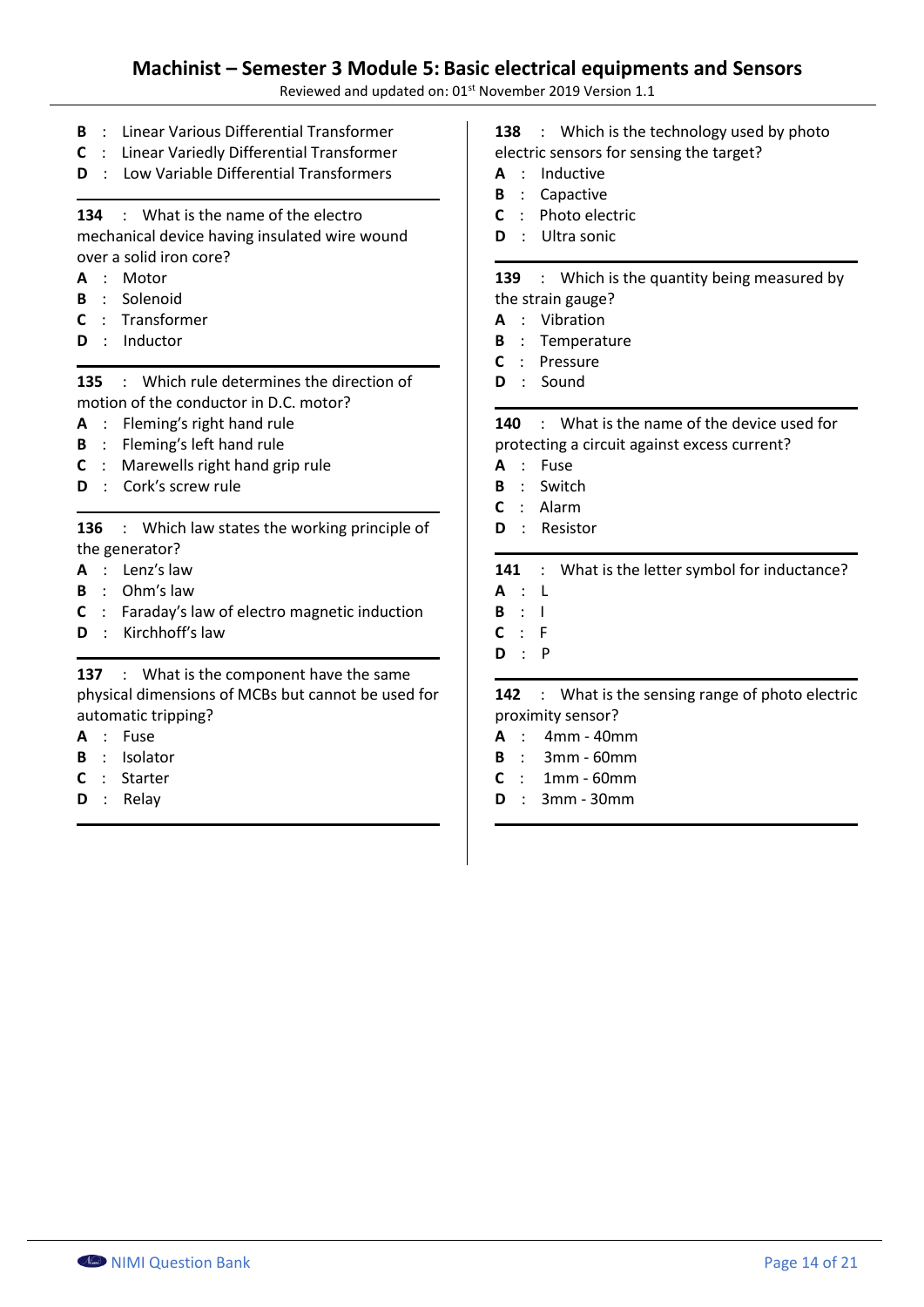Reviewed and updated on: 01<sup>st</sup> November 2019 Version 1.1

- **143** : Which is general safety in CNC turning?
- **A** : Do not use non standard tools / holders
- **B** : Check the voltage and current
- **C** : Check the chuck function
- **D** : Check the programme control levels

**144** : What is the safety check on the CNC machine after start?

- **A** : Check the chuck function
- **B** : Check the voltage and current
- **C** : Check the hydraulic tank oil level
- **D** : Check the clamping stock





- **A** : Convention
- **B** : Auto tool changers
- **C** : Numerical control
- **D** : Computer numerical control

**146** : What is the first step to stop CNC machine of an accident happen while working?

- **A** : Switch off regulator
- **B** : Press emergency switch
- **C** : Reset machine
- **D** : Reset regulator

**147** : Which motor control the axes of CNC machine?

- **A** : Air motor
- **B** : DC series motor
- **C** : Servo motor
- **D** : Hydraulic motor

**148** : Which mechanism reduces the back lash of CNC lathe?

- **A** : Stopper
- **B** : Clutch
- **C** : Recirculating ball screw with nut
- **D** : Break

**149** : What is G04?

- **A** : Linear interpolation
- **B** : CW circular interpolation
- **C** : CCW Circular Interpolation
- **D** : Dwell time

#### **150** : Which type of chuck is used in a CNC lathe?

- **A** : Two jaw chuck
- **B** : Three jaw chuck
- **C** : Hydraulic chuck
- **D** : Four Jaw chuck

**151** : What is the maximum machining length in a CNC lathe?

- **A** : 320 mm
- **B** : 245 mm
- **C** : 200 mm
- **D** : 340 mm

**152** : What is the spindle speed range in CNC machine?

- **A** : 40-500 RAM
- **B** : 40-4000 RAM
- **C** : 10-600 RAM
- **D** : 30-1000 RAM

**153** : What is the name part marked as 'X' in block diagram of CNC machine tool?



- **A** : X- axis position transducer
- **B** : Y- axis position transducer
- **C** : X- axis servomotor
- **D** : Y- axis servomotor

**154** : What types of taper is in the CNC machine spindle?

- **A** : ISO 40
- **B** : Morse taper
- **C** : Jarno taper
- **D** : Pin taper

**155** : What R denotes as per ISO designation of boring bar S32USKKR12 of CNC lathe?

- **A** : Shank type
- **B** : Clearence angle
- **C** : Tool length
- **D** : Cutting direction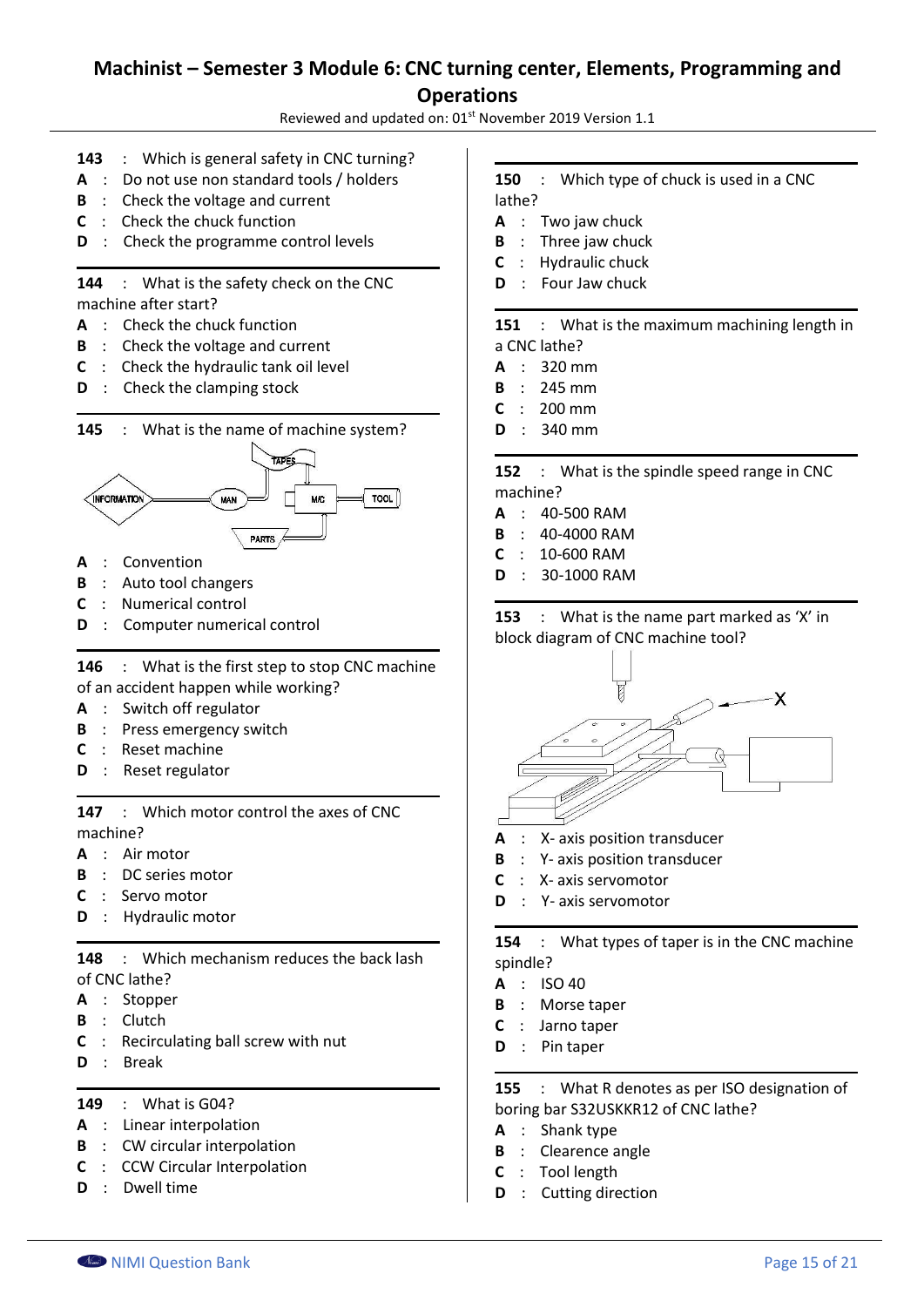Reviewed and updated on: 01st November 2019 Version 1.1  $\overline{1}$ 

| : Which describing machine tool movement<br>156<br>in CNC?<br>G-code<br>A<br>M-code<br>в<br>T-word<br>$\ddot{\phantom{a}}$<br>S-word<br>D                                                                      | : Which is the tool selection word is<br>163<br>specified?<br>A : G-Allowed by 5 digit numbers<br>: F-Allowed by 5 digit numbers<br>В<br>: S-Allowed by 5 digit numbers<br>C<br>: T-Allowed by 5 digit numbers<br>D                                                                  |
|----------------------------------------------------------------------------------------------------------------------------------------------------------------------------------------------------------------|--------------------------------------------------------------------------------------------------------------------------------------------------------------------------------------------------------------------------------------------------------------------------------------|
| : What 'N' of ISO insert tool specifies?<br>157<br>Shape<br>A<br>Grade<br>В<br>Material<br>C<br>Relief angle<br>D                                                                                              | : What is the expansion of CAD?<br>164<br><b>Computer Aided Development</b><br>A<br><b>Computer Aided Design</b><br>В<br>$\sim$<br><b>Computer Automatic Development</b><br>C<br><b>Computer Automatic Design</b><br>D<br>$\ddot{\cdot}$                                             |
| : What is M8 represent in programs off CPU<br>158<br>tapping?<br>Coolant off<br>Coolant on<br>В<br>Specific direction<br>C                                                                                     | 165 : Which is the disadvantage of NC system?<br>Accuracy cannot be a change<br>A :<br>Increase compound rejection<br>B<br>$\ddot{\phantom{1}}$<br>Skilled operator involves<br>C<br>If tape is spoiled, entire program is affected<br>D<br>$\mathcal{L}$                            |
| : Which code represents in more flexible<br>159<br>and suitable for threading longitudinal transverse<br>and tapered thread?<br>G 76<br>G 92<br>$\therefore$ G 32<br>G 34<br>$\mathcal{L}$<br>D                | contact between the sliding parts by a thin layer of<br>fluid?<br>Flat guide way<br>A :<br>Vee guide way<br>B<br>$\ddot{\phantom{a}}$<br>Hydrostatic guide way<br>$\mathcal{L}$<br>C<br>Dovetail guide way<br>D<br>$\ddot{\phantom{1}}$<br>167 : When the machine moves 25.49 mm for |
| : Which preparatory code should be<br>160<br>selected for taper threading cycle?<br>G 32<br>G 92<br>В<br>C : G76<br>: G 33<br>D                                                                                | the commond $X = 25.50$ mm, what must be the<br>positional accuracy?<br>$0.001$ mm<br>А<br>$0.01$ mm<br>В<br>$0.1$ mm<br>C<br>D.<br>1 mm                                                                                                                                             |
| : Which G-code is used for tapping left hand<br>161<br>thread with thread M4 in CNC program?<br>G 74<br>$\sim$<br>$\therefore$ G 84<br>В<br>G 28<br>С<br>G 9<br>$\sim$ 100 $\sim$<br>D                         | <b>168</b> : What should be the safety precaution for<br>holding the work piece to the lathe chuck?<br>Cleaned<br>А<br>Measured<br>$\cdot$ :<br>В<br>: Clamped securl y<br>C<br>Polished<br>$\cdot$ .<br>D                                                                           |
| : What is the composition of stellite tool<br>162<br>material?<br>Cobalt, Chromium and Tungsten<br>A<br>Cobalt, Nikel and Tungsten<br>B<br>Cobalt, Chromium and Nikel<br>C<br>Cobalt, Carbon and Tungsten<br>D | 169 : Which part provides linear travel to the<br>tool in CNC lathe?<br>Lead screw<br><b>Ball screw</b><br>$\cdot$ :<br>В<br>Warm wheel<br>C<br>Rack and Pinion<br>D                                                                                                                 |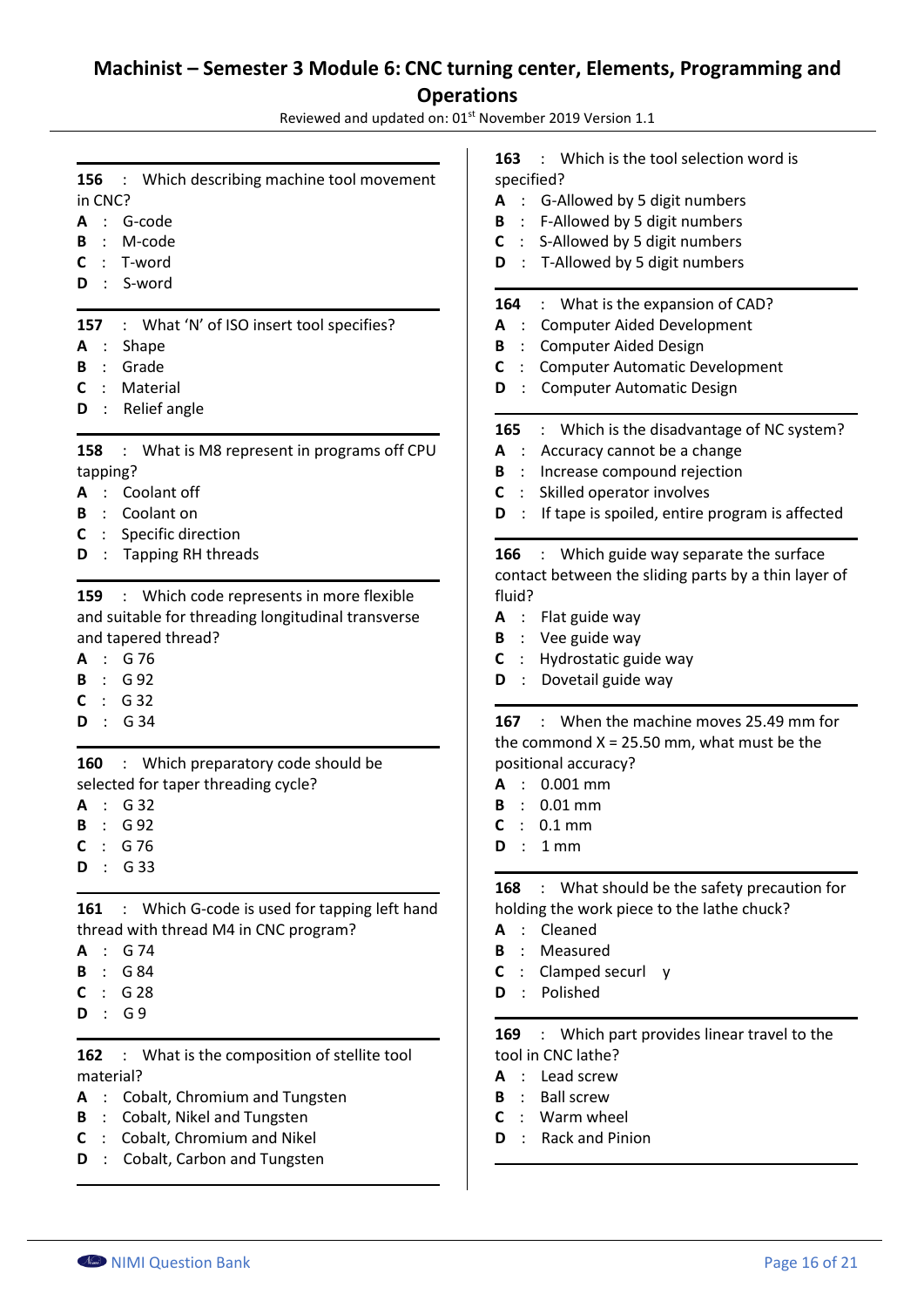Reviewed and updated on: 01<sup>st</sup> November 2019 Version 1.1

**170** : Which axis the fore finger indicates in right hand thumb rule?



- **A** : Y axis
- **B** : X axis
- **C** : Z Axis
- **D** : A axis

171 : What is the control system of the CNC machine?

- **A** : Straight cut control
- **B** : 2-D Contouring control
- **C** : 3-D Contouring control
- **D** : 2½ D Contouring control

**172** : Which quadrant in cartesian co-ordinate will have positive value both in X and Y?

- **A** : Fourth
- **B** : Second
- **C** : Third
- **D** : First

**173** : Which G-code description maximum spindle speed setting?

- **A** : G50
- **B** : G71
- **C** : G72
- **D** : G42

**174** : What is the function of M02 code in part programming?

- **A** : Programme stop
- **B** : Optional stop
- **C** : End of programme execution
- **D** : Coolant ON

**175** : Which code is used for peck drilling in FANUC controller system?

- **A** : G 80
- **B** : G 76
- **C** : G 72
- **D** : G 74

**176** : Which G code describe machine tool movement of grooving cycle?

- **A** : G 73
- **B** : G 75
- **C** : G 92
- **D** : G 98

**177** : What is the function of G 32 code?

- **A** : Rapid traverse
- **B** : Liner inter potation
- **C** : Thread cutting
- **D** : Circulation inter polation

**178** : What is the role of G-wards in part programming function?

- **A** : Preparatory function
- **B** : Sequence of operation by the tool
- **C** : Indicate position of tool motion
- **D** : Specify the cutting speed process

**179** : Which is the programme for depth of cut of 2-5 mm is given?



- **A** : N003 M0 8 G 01 X -2.5
- **B** : N004 G 01 Z -2.5
- **C** : N004 G 01 Z -2.5
- $D : NO07 G 00 X + 5$

**180** : Which is the part programme to limit the RPM to 3000?

- **A** : G 92 S 3000
- **B** : G 96 N 3000
- **C** : G 00 T 3000
- **D** : G 01 S 250

**181** : Which common word address used to miscellaneous function in CNC lathe?

- **A** : N
- **B** : G
- **C** : S
- **D** : M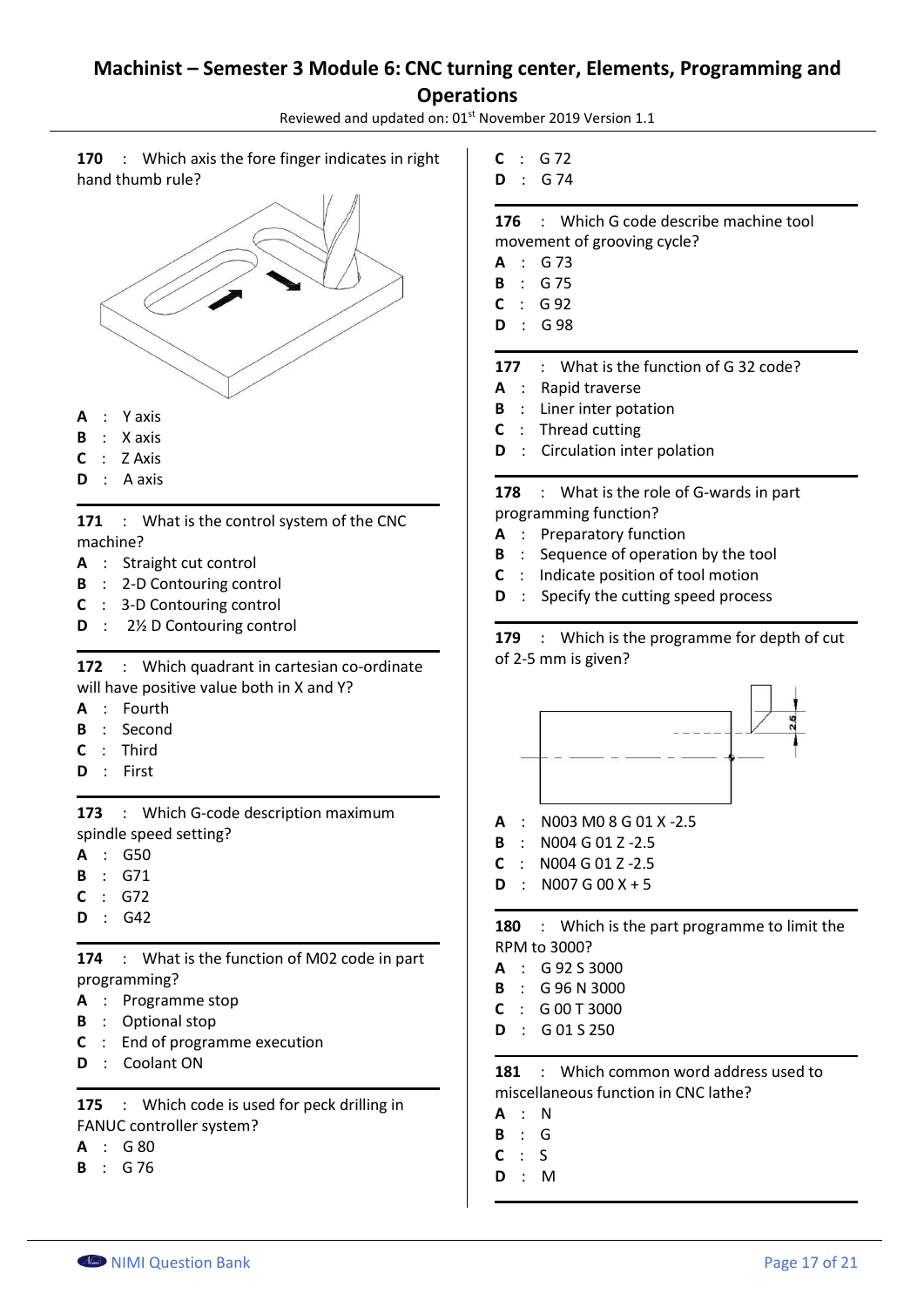Reviewed and updated on: 01<sup>st</sup> November 2019 Version 1.1

**182** : Which M-code is defined and implement to spindles stop?

- **A** : M05
- **B** : M08
- **C** : M11
- **D** : M14

**183** : What is the code M11 defined by the machine tool?

- **A** : Coolant OFF
- **B** : Coolant ON
- **C** : Chuck close
- **D** : Door close

184 : Which code describe the auxiliary function of CNC machine?

- **A** : N- words
- **B** : M- words
- **C** : G- words
- **D** : T- words

**185** : Which is the programme for simple turning operation for the length of -30 mm?

- **A** : N 008 G 01 Y -2.5
- **B** : N 011 G 00 X 020
- **C** : N 009 G 01 Z -30
- **D** : N 010 G 01 X 5 Z -30

**186** : Which is the method in avoidance of collisions due to programme? **A** : Full cycle simulation **B** : Reduce motor speed **C** : Give less feed **D** : Reduce cutter speed **187** : What is the feed of CNC machine XYZ axis? **A** : 1 to 2 mm/min **B** : 5 to 50 mm/min **C** : 1 to 1000 mm/min **D** : 1 to 100 mm/min 188 : How many times the cutting speed of ceramic tool is greater than H.S.S? **A** : 20 times **B** : 15 times **C** : 4 times **D** : 42 times **189** : Which device enables crash prevention on different types of CNC machines? **A** : Encoder - dish position sensors **B** : Servo motor **C** : Control computer

**D** : Comparator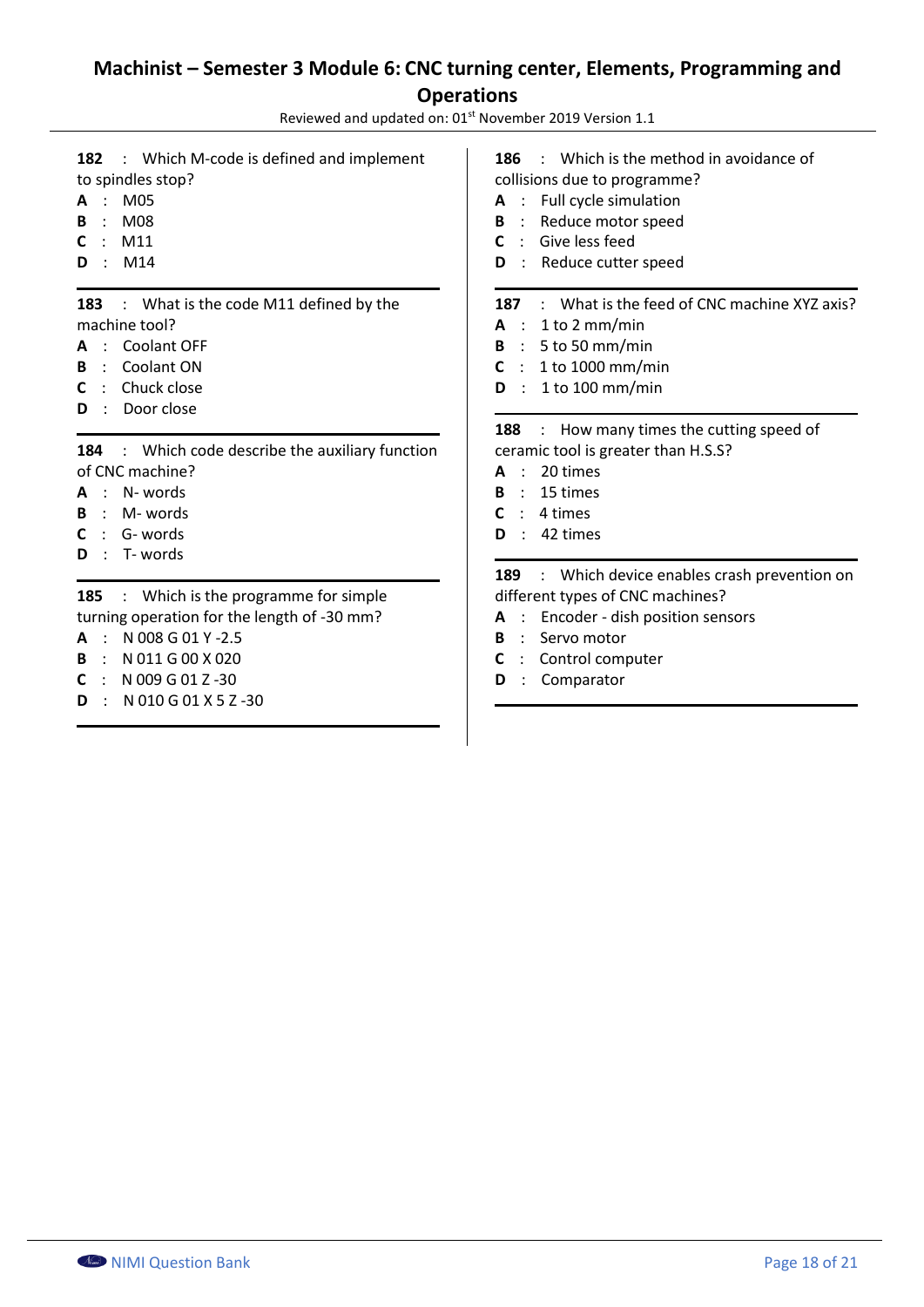### **Machinist – Semester 3 Module 7: Program editing, Setting and Simulation**

Reviewed and updated on: 01<sup>st</sup> November 2019 Version 1.1

- **190** : What is the expansion of MDI in CNC?
- **A** : Mannual Data Input
- **B** : Managing Diet Instruction
- **C** : Maintain the Data Instruction
- **D** : Machine Development in Industry
- **191** : Which is axis of spindle in CNC lathe?
- **A** : X axis
- **B** : Y axis
- $C \cdot 7$  axis
- $\mathbf{D}$  :  $4^{\text{th}}$  axis

**192** : Which mode allows an operation to check the program by executing only one program block at a time?

- **A** : Single block mode
- **B** : MDI mode
- **C** : Edit mode
- **D** : Auto mode

**193** : Which is the input of CNC lathe?

- **A** : Microphone
- **B** : Control panel
- **C** : Joy stick
- **D** : Mouse

194 : What is 'F' for the given block G01 X20 Y50 F120?

- **A** : Function
- **B** : Feed back
- **C** : Feed
- **D** : Frequency

**195** : Which is the control developed by siemens company?

- **A** : Usage
- **B** : Allen
- **C** : Mazatrol
- **D** : Sinumeric

**196** : What is the simulation process in a CNC machine?

- **A** : Planning function
- **B** : Implementing function
- **C** : Verification activity
- **D** : Correcting function

197 : How the simulation take place in CNC machine?

- **A** : By hardware device
- **B** : Through a software
- **C** : Through machined device
- **D** : Through electric device

**198** : Which offset is used to adjust the machined size become x 40.44mm instead of programmed size x 40.49 reduced 0.04 mm?

- **A** : Work offset
- **B** : Geometrical offset
- **C** : Wear offset
- **D** : Tool offset

**199** : What is the explanation of program N005G01 X 5Z-30?

- **A** : Taper turning for the length of 30 mm
- **B** : Tool returns out to its initial position
- **C** : Tool is moving towards left by 30 mm
- **D** : Against, infeed of 5 mm in given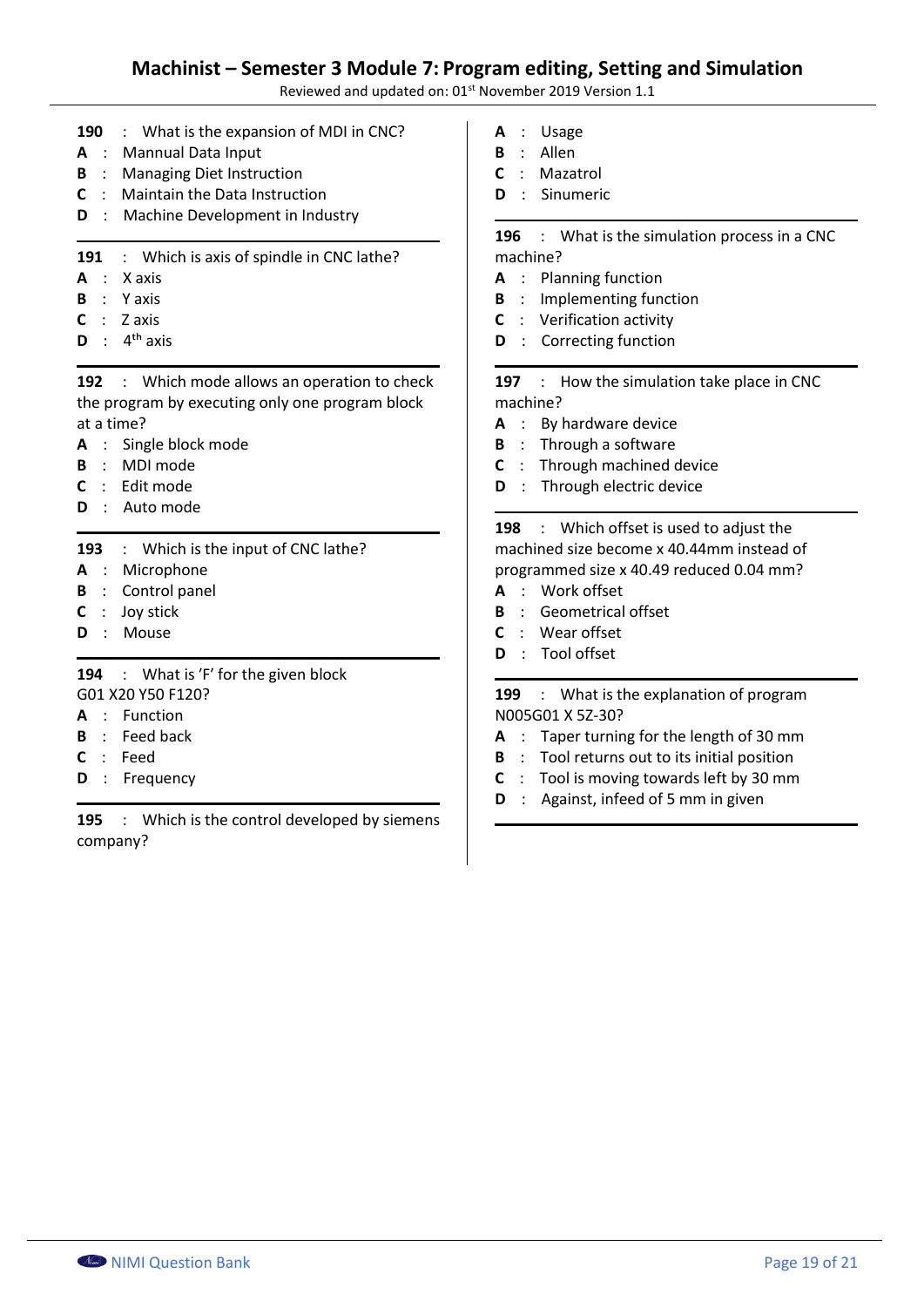### **Machinist – Semester 3 Module 8: Program writing, Tool selection and Execution**

Reviewed and updated on: 01<sup>st</sup> November 2019 Version 1.1

**200** : Which traverse ʹXʹ 60 mm as per technical specification of CNC machine?

- **A** : Saddle movement
- **B** : Head movement
- **C** : Column movement
- **D** : Turret movement

**201** : What is the mode to check the effectiveness of the program?

- **A** : Dry run
- **B** : Jog mode
- **C** : Edit mode
- **D** : Single block mode

**202** : Which is the start of program in address / numeric key?

#### **A** :







**C** :



#### **D** :



#### **203** : What is the symbol identity?



### **A** : Spindle stop / Start

- **B** : Feed stop / Start
- **C** : Single block
- **D** : Direction keys

**204** : Which designate length of boring bar as per ISO designation?

**A** : S

- **B** : U
- **C** : 32
- **D** : C

205 : What 'P' designate in turning tool holder as per ISO nomenclature?

- **A** : Insert clamping method
- **B** : Insert shape
- **C** : Holder style
- **D** : Insert clearance angle

### **206** : What X,Y indicates in traverse system of program G85 x 60Y28.. R2F120?

- **A** : Hole position in X axis
- **B** : Hole position in Y axis
- **C** : Hole position XY axis
- **D** : Hole position in X plane

**207** : What is terminology distance from the tool zone point on the tool turnout to the tool tip?

- **A** : Reference point
- **B** : Machine zero
- **C** : Zero off set
- **D** : Tool off set

#### **208** : What is the terminology of the distance from machine zero point to the work origin point?

- **A** : Reference point
- **B** : Machine zero
- **C** : Zero off set
- **D** : Tool off set

**209** : What is the designation of the basic movement of sides are in horizontal, vertical and cross direction?

- **A** : XYZ
- **B** : UVW
- **C** : WXV
- **D** : VUW

**210** : Which is the axis for work offset as measured?

- **A** : X and Y direction
- **B** : W and X direction
- **C** : X and Z direction
- **D** : Y and W direction

211 : What is the drilling cycle code commands in sinumeric system?

- **A** : G83
- **B** : G74